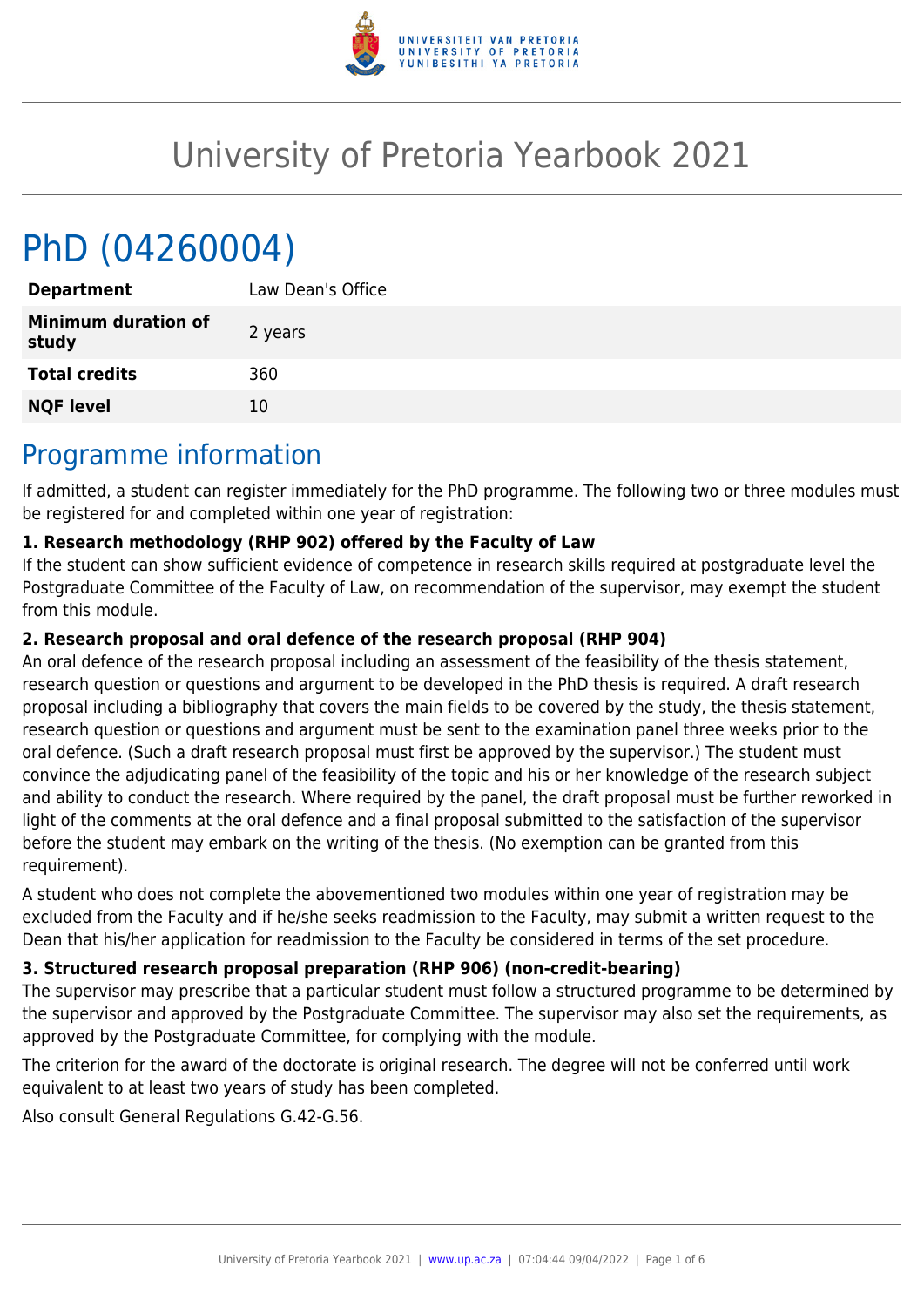

# Admission requirements

- 1. Relevant master's degree **or** relevant degree from a foreign university that allows entrance to a doctoral degree (SAQA level 9)
- 2. At least 65% for the research component at master's level **or** below 65% for the research component at master's level:
	- ❍ relevant work experience
	- ❍ other academic qualifications and
	- ❍ the merit of the research topic
- 3. An admissions examination may be required
- 4. A portfolio consisting of:
	- ❍ copy of the preceding master's research component
	- ❍ recent research-based essays or assignments
	- ❍ a letter of motivation

# Additional requirements

Subject to the stipulations of the relevant General Regulations, a candidate for the PhD programme must be in possession of at least an MPhil degree, or an equivalent degree.

Foreign qualifications are subject to SAQA evaluation.

The Faculty Board may grant exemption from the above conditions.

A candidate will only be admitted to the PhD programme if he/she complies with a standard of competence in applicable subjects as determined by the head of department, also taking into account the candidate's academic record and any applicable experience.

A candidate will only be admitted to the PhD programme if the Faculty can provide a suitable supervisor in light of the applicant's preliminary research proposal.

# Pass with distinction

### **Thesis and article**

The PhD degree is conferred by virtue of a thesis, and an oral defence of the thesis. The topic of the thesis must be relevant to a discipline in the field of legal studies, and be approved by the Dean. (See the relevant General Regulation for finalisation of the thesis.) The final copy of the thesis must be accompanied by a proof of submission of an article to an accredited journal. The article must be based on the research that the student has conducted for the thesis and be approved by the supervisor.

### **Agreement**

A written agreement between the student and supervisor should be signed. The document serves as the basis for the interaction between the student and the supervisor. It indicates their individual roles, responsibilities and expectations and making it clear that they are entering into a binding undertaking with each other. The supervisor has the responsibility to ensure that the thesis is properly prepared by the student.

### **Oral defence of the thesis**

After receipt of the reports of the external examiners, the examiners' recommendations in terms of G.50.4(d)(ii) which are preliminary in nature, must be subjected to the successful completion of revisions as required by the examiners and recommendations of the Postgraduate Committee. In exceptional cases and when recommended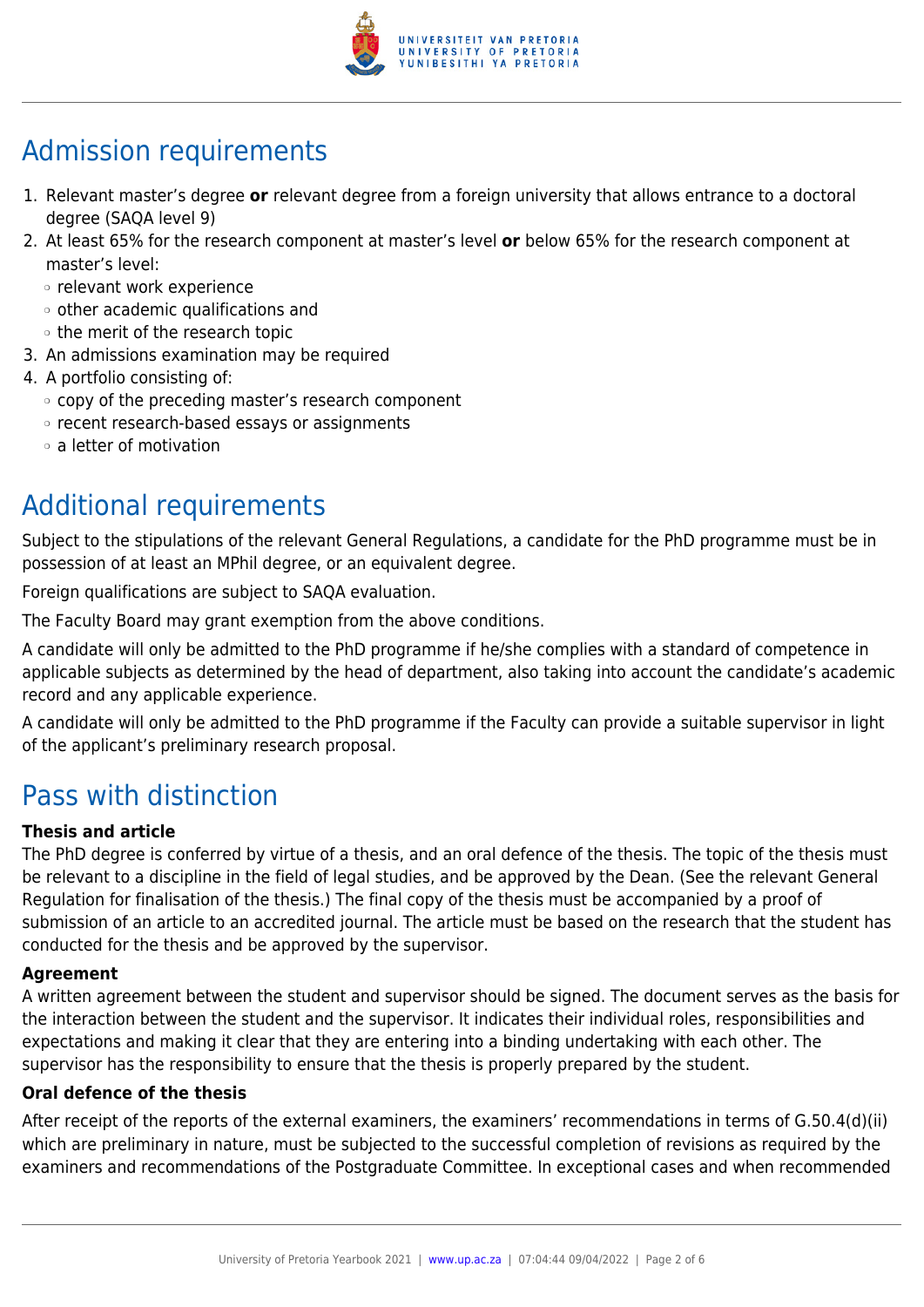

by the HOD and/or supervisor, the Postgraduate Committee may require that the candidate be called for an oral examination to question or to confirm these revisions and recommendations. The Postgraduate Committee may also require an oral examination when the examiners' reports do not reflect substantial consensus.

The supervisor may also arrange a public lecture on the topic to be presented by the candidate. The public lecture as such will not have a bearing on the outcome of the thesis.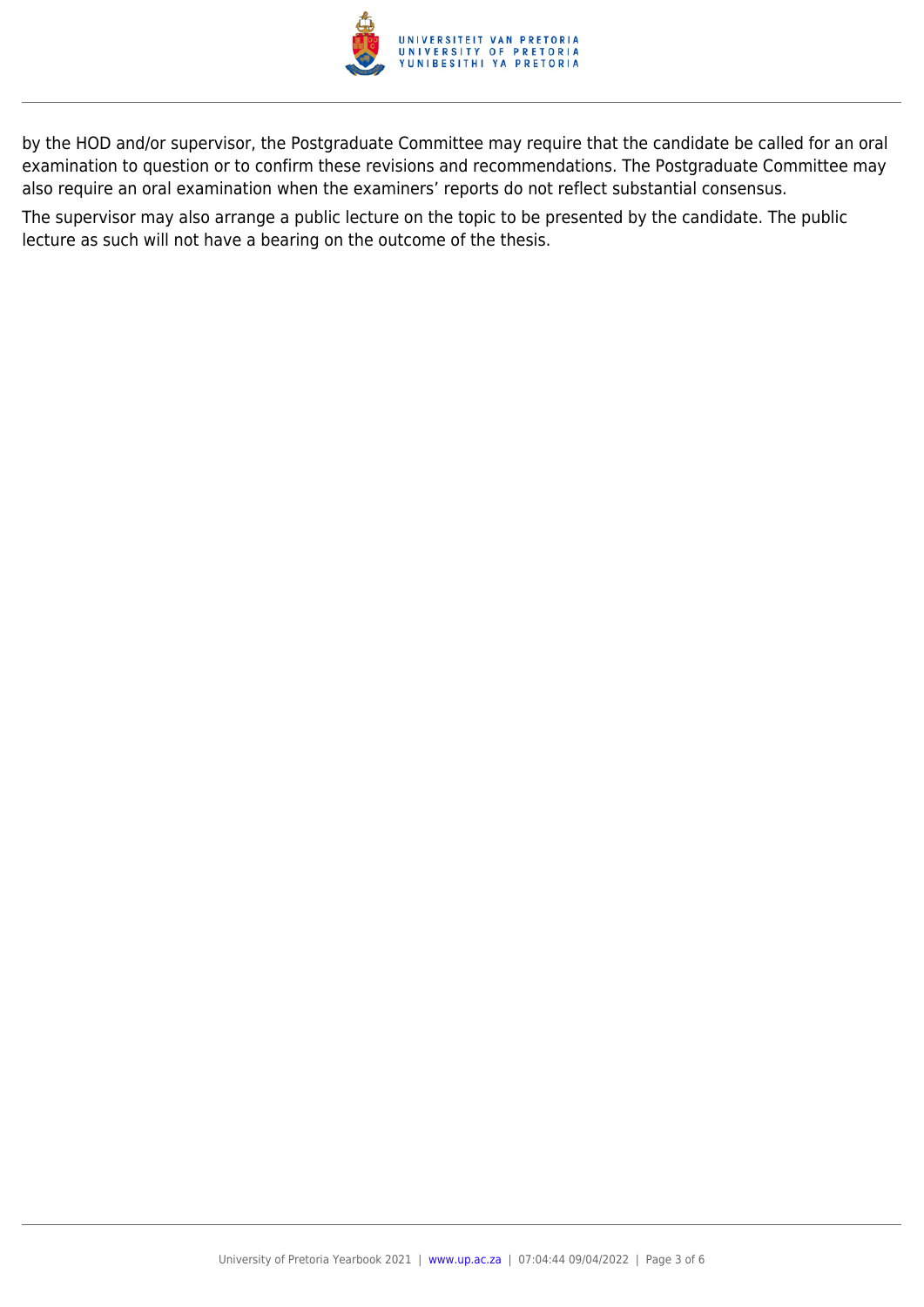

# Curriculum: Year 1

**Minimum credits: 360**

# **Core modules**

### **Thesis: Law 990 (DPI 990)**

| <b>NQF Level</b><br>10                                       | <b>Module credits</b> | 360.00            |
|--------------------------------------------------------------|-----------------------|-------------------|
|                                                              |                       |                   |
|                                                              | <b>Prerequisites</b>  | No prerequisites. |
| <b>Language of tuition</b><br>Module is presented in English |                       |                   |
| Law Deans Office<br><b>Department</b>                        |                       |                   |
| <b>Period of presentation</b><br>Year                        |                       |                   |

# **Research methodology 902 (RHP 902)**

| <b>Module credits</b>         | 5.00                           |
|-------------------------------|--------------------------------|
| <b>NQF Level</b>              | 10                             |
| <b>Prerequisites</b>          | No prerequisites.              |
| <b>Contact time</b>           | 40 seminars                    |
| <b>Language of tuition</b>    | Module is presented in English |
| <b>Department</b>             | Law Deans Office               |
| <b>Period of presentation</b> | Semester 1 and Semester 2      |

#### **Module content**

- a. Planning and organising a research project
- b. Drafting a research proposal: Hypotheses and Research question
- c. Theory in research and Methodological approaches to legal research
- d. Language
- e. Citation and ethics of citation
- f. Drafting of chapters and presentation
- g. Substantive themes in legal research

# **Research proposal and oral defence of the research proposal 904 (RHP 904)**

| 5.00                           |
|--------------------------------|
| 10                             |
| No prerequisites.              |
| Module is presented in English |
| Law Deans Office               |
| Year                           |
|                                |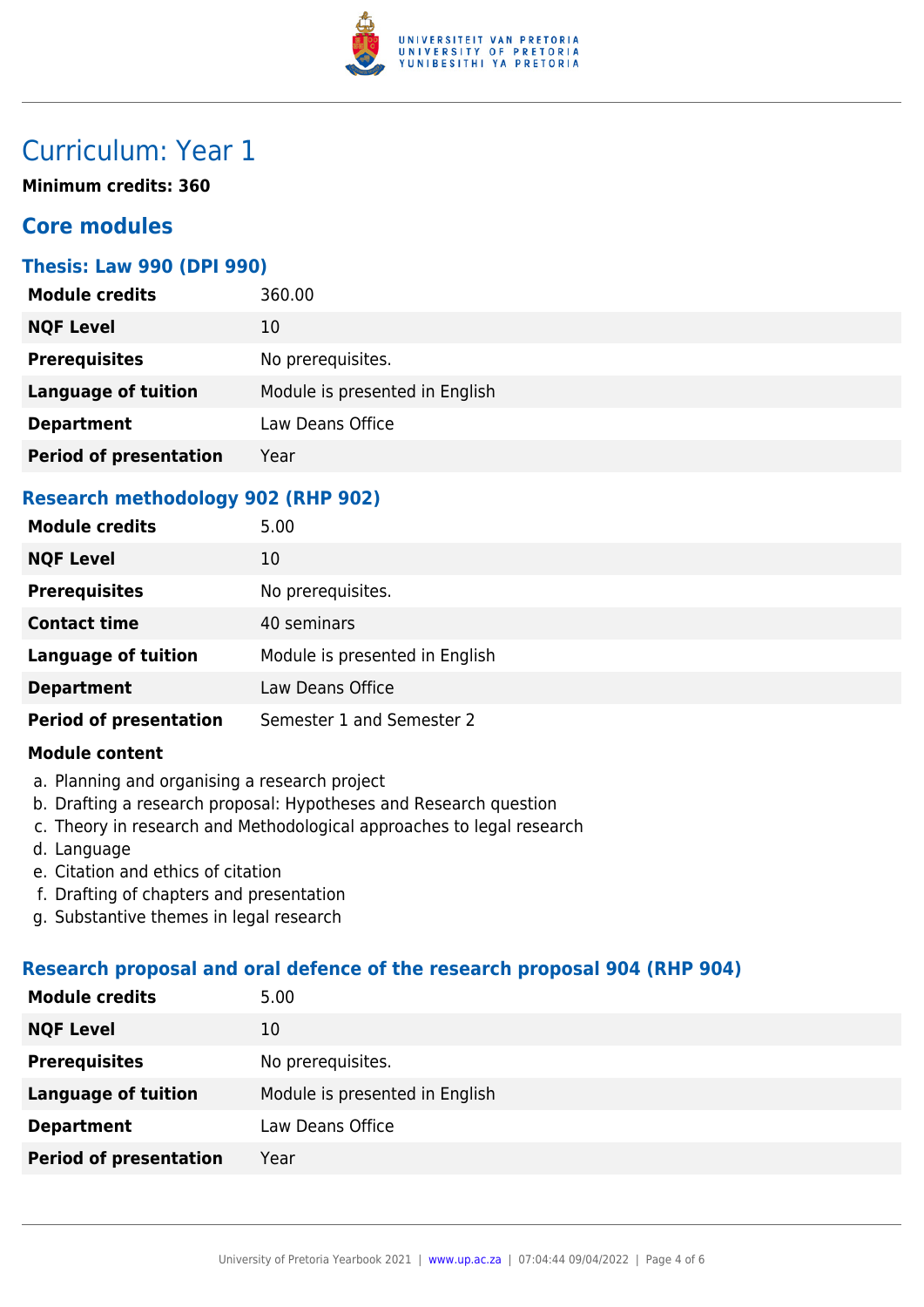

#### **Module content**

Research proposal and oral defence of the research proposal. A draft proposal must be approved by the supervisor. The student must convince the adjudicating panel of the feasibility of the topic and his or her knowledge of the research subject and ability to conduct the research. This module must be completed within one year after registration.